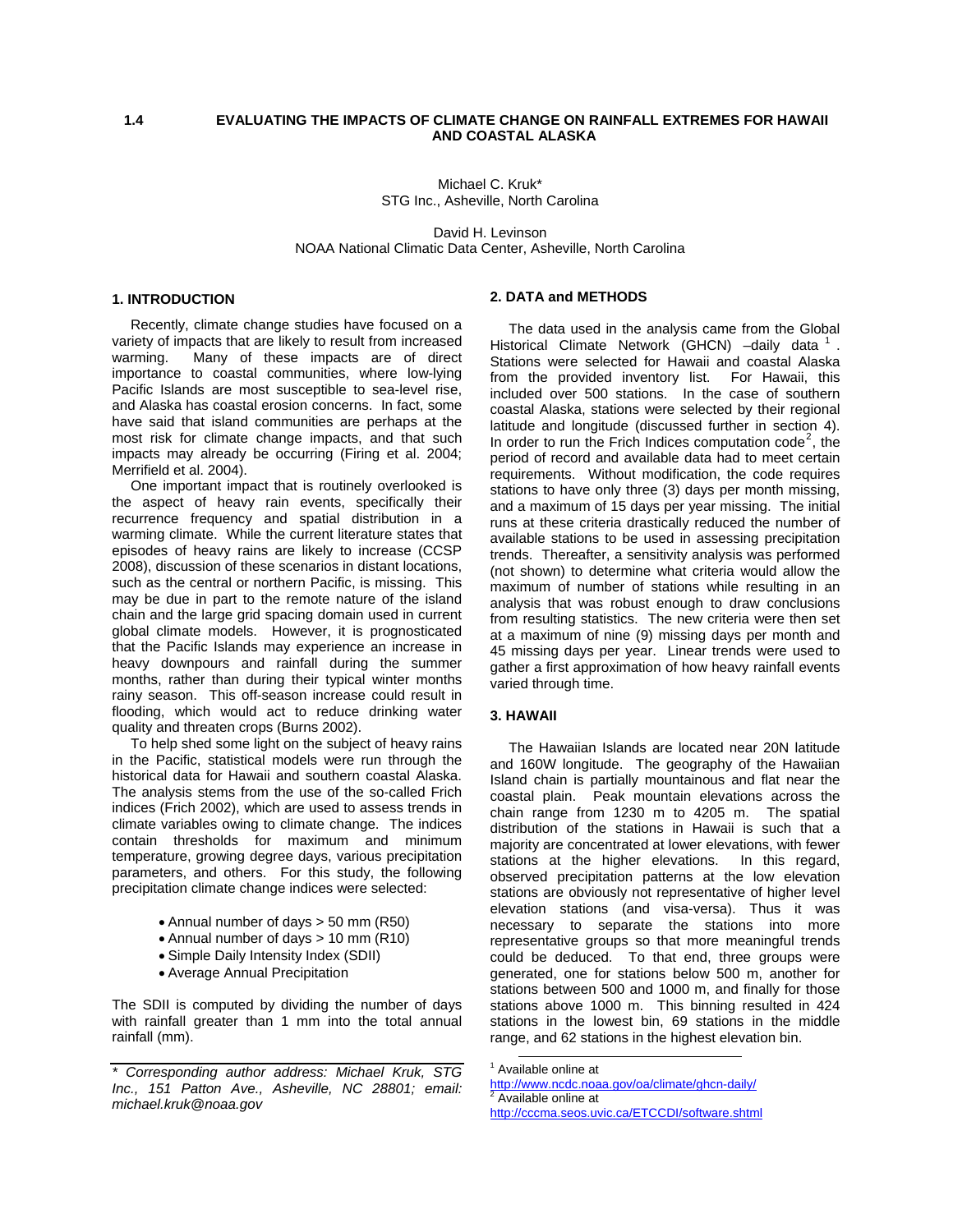#### **3.1** *Elevation below 500 meters*

Trends in heavy rainfall events for the lowest elevation stations in Hawaii appear to be on the decrease (Fig 1). The Simple Daily Intensity Index (SDII) is shown to be decreasing and the downward linear regression trend line is statistically significant at the 95% confidence level. In addition, both the the  $95\%$  confidence level. downward trends in annual number of days with rainfall greater than 10 mm and 50 mm are both statistically significant above the 99% level. As for total annual precipitation (not shown), there is a statistically significant  $(P > 99%)$  downward trend since the early 1900s, from an average of about 2000 mm per year to roughly 1450 mm per year in 2007.

## **3.2** *Elevation between 500 and 1000 meters*

Trends in heavy rainfall for the middle range of elevations, between 500 and 1000 m, also show a gradual decline in the occurrence of heavy rainfall events (Fig 2). The SDII, R10 and R50 trends are all declining since 1905, and are all statistically significant above the 99% confidence level. The trend for total annual precipitation (not shown) is also decreasing, and is statistically significant at the 99% confidence level. Here, much like the lower elevations, average annual values have dropped from their peak values in the 1920s and 1940s (> 2000 mm), to just under 1500 mm since 2000.

## **3.3** *Elevation over 1000 meters*

The final analysis for Hawaii was conducted for stations with elevations greater than 1000 m. These stations tend to lie above the trade-wind inversion, which acts to cap upward vertical motion and thus limits cloud development (Giambelluca and Luke 2007). The downward trend in heavy rainfall events for these stations is tremendous (Fig 3), and is reflected in the statistical significance, which is at the 99% level for all three, SDII, R10, and R50. When examining the trend for total annual precipitation (not shown), there is a slight downward trend, but it is not statistically significant.

## **4. ALASKA**

Due to the size of Alaska, and the nature by which locations in southern coastal Alaska receive their rainfall, the coastline was split into three sections: southeast, central, and southwest. In this case, the definition of "coastal" is inland 40 km from the coastline, and the analysis begins in 1920 rather than 1905, due to the sparseness of station density in the early part of the record. Each of these three regions was explored with the same analysis technique as Hawaii (i.e., the same Frich indices were used), all with uniquely interesting results.

#### **4.1** *Southeast*

 The southeast coastline of Alaska is characterized by the geographic region bounded by 140W and 120W longitude, and between 50N and 60N latitude. This includes such locations as Juneau, Sitka, and Annette. There has been a slight downward trend in the average annual precipitation (not shown), but it is not statistically significant. There is, however, a statistically significant trend (above the 97% confidence level) for both the SDII and R10 Frich indices. Interestingly, for the heavier rain events above 50 mm, the trend is essentially neutral and is not statistically significant (Fig 4).

## **4.2** *Central*

 The central coastline of Alaska is bounded by the region 150W to 140W longitude, and between 50N and 62N latitude. This includes locations as Anchorage, Cordova, and Valdez. In this region, a strong negative trend has been apparent since 1920 (Fig 5) in the SDII, R10, and R50 climate change parameters. All of these are statistically significant above the 98% confidence level. In terms of average annual precipitation (not shown), there is a statistically significant negative trend since 1920 in this region of coastal Alaska. During the 1920s, average annual values were near 1500 mm, but by the year 2007, this had fallen to just over 1000 mm.

## **4.3** *Southwest*

 The southwest portions of Alaska are primarily composed of the Aleutian Islands, but were generalized to include the region bounded by 170W and 150W longitude, and 50N to 60N latitude. This region includes cities such as Cold Bay and Kodiak. Unlike the other regions in Alaska, there is an upward trend in the SDII (i.e., precipitation intensity), and in the number of days with greater than 10 mm of rain (Fig 6), though only the SDII is statistically significant  $(P > 99\%)$ . While the graph also shows a decreasing trend in the R50 parameter, its trend is also not statistically significant at the 95% level. For the average annual precipitation (not shown), there is a strong upward trend in this region since the 1920s, and it is statistically significant above the 99% confidence level. Average annual precipitation totals were just over 2000 mm in the early part of the record, but have since averaged near 3500 mm since roughly the 1970s.

## **5. CONCLUSIONS**

 Climate change impacts on coastal communities are often discussed with attention to sea-level rise and freshwater availability (complicated by saltwater intrusion). However, heavy rain events are also important, as increases could result in more flooding episodes and risks to drinking water, while decreases could result in agricultural impacts and weaker supply issues. Preliminary research results show that the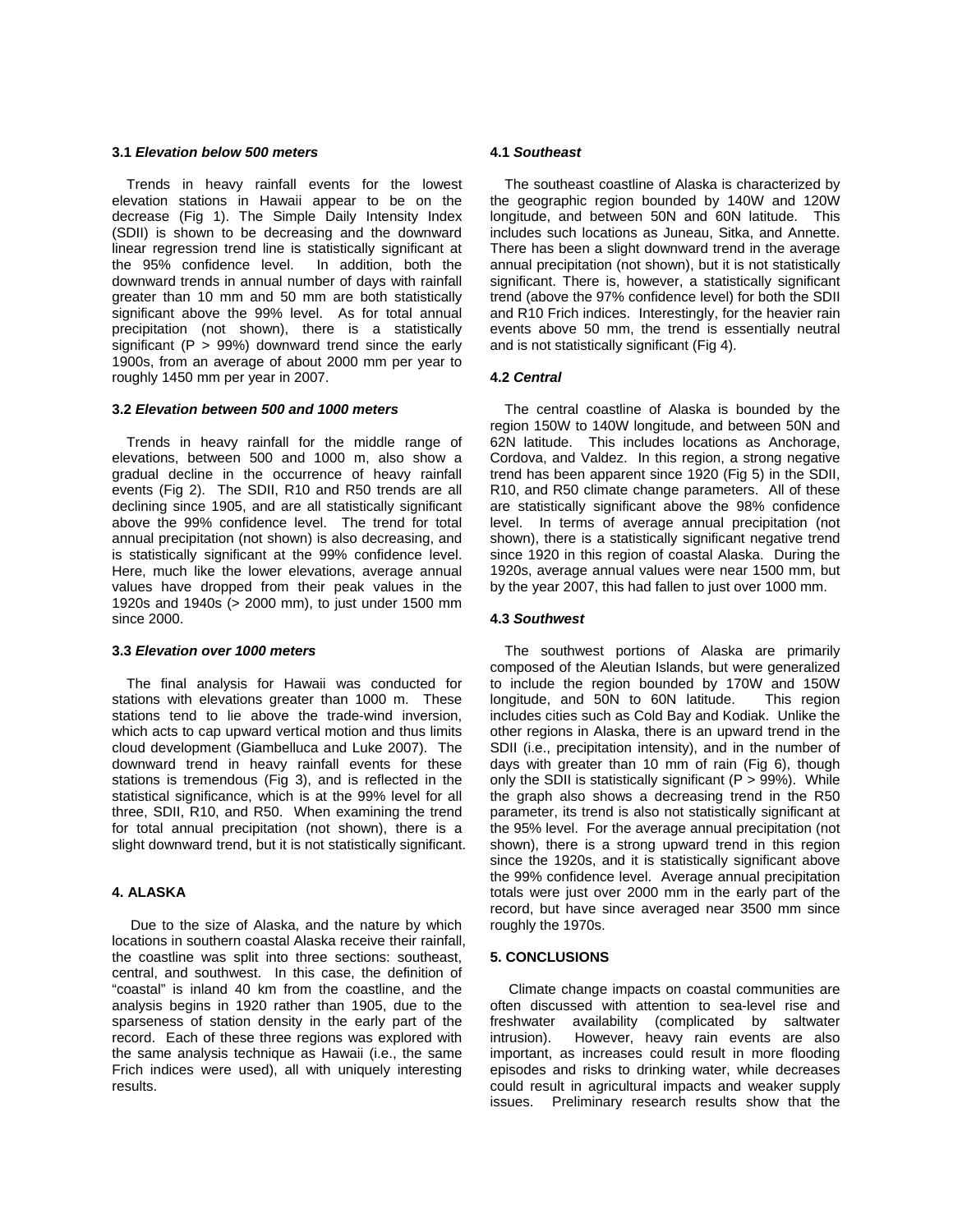incidences of heavy rain events across the Hawaiian Islands have actually decreased since 1905. A similar decreasing trend is also evident across portions of southern coastal Alaska since about 1920. The decreases in Hawaii may be attributable a possible poleward shift in the observed Pacific storm track (Yin 2005), suggesting that many routine frontal passages and other synoptic-scale features may be bypassing the region to the north. In addition, according to Cao (2007), the trade wind inversion height may also be trending lower, suggesting a gradual shift toward a drier climate in Hawaii. Interestingly, Chu and Chen (2005), using a computed Hawaii Rainfall Index, found a decreasing trend in standardized November-March rainfall totals. These findings are generally inconsistent with previous thoughts that a warming climate would result in more precipitation over the Hawaiian Islands (Christensen et al. 2007).

 In Alaska, however, two regions, the central and southeast, were found to exhibit strong decreasing trends in heavy precipitation events. Yet, in the southwest region of the state, heavy precipitation events were shown to be increasing. There is currently a dearth of peer-reviewed literature on precipitation trends in Alaska under the influences of climate change. However, generalized studies, such as that from the Arctic Climate Impact Assessment (ACIA, 2005), suggest that precipitation along Alaska's southern coastline should be increasing (especially in the boreal autumn and winter seasons), owing to increased global evaporation. Clearly, it is still too early to say for certain the direction of the future change in heavy rain events across this region, but if the presented results are any indicators, such events may in fact be lessening. Future work will focus on narrowing the uncertainties in these results and will explore more conceptually and quantitatively (e.g., through the use of more complex statistical methods) the magnitude and direction of the historically observed trends in both Alaska and Hawaii.

## **REFERENCES**

- ACIA, 2005: *Arctic Climate Impact Assessment*. Cambridge University Press, New York, 1042 pp.
- Burns, W.C.G., 2002: Pacific island developing country water resources and climate change. In: *The World's Water* [Gleick, P. (ed).]. Island Press, Washington, DC, 3<sup>rd</sup> ed, pp. 113-132.
- Cao, G., 2007: Trade wind inversion variability, dynamics and future change in Hawai'i. PhD dissertation, Geography, University of Hawai'i at Manoa.
- Christensen, J.H., B. Hewitson, A. Busuioc, A. Chen, X. Gao, I. Held, R. Jones, R.K. Kolli, W.-T. Kwon, R. Laprise, V. Magaña Rueda, L. Mearns, C.G. Menéndez, J. Räisänen, A. Rinke, A. Sarr and P. Whetton, 2007: Regional Climate Projections. In: *Climate Change 2007: The Physical Science Basis. Contribution of Working Group I to the Fourth Assessment Report of the Intergovernmental Panel on Climate Change* [Solomon, S., D. Qin, M. Manning, Z. Chen, M. Marquis, K.B. Averyt, M. Tignor and H.L. Miller (eds.)]. Cambridge University Press, Cambridge, United Kingdom and New York, NY, USA.
- Chu, P.-S., and H. Chen, 2005: Interannual and interdecadal rainfall variations in the Hawaiian Islands. *J. Climate*, **18**, 4796-4813.
- CCSP, 2008: *Weather and Climate Extremes in a Changing Climate*. Regions of Focus: North America, Hawaii, Caribbean, and U.S. Pacific Islands. A Report by the U.S. Climate Change Science Program and the Subcommittee on Global Change Research. [Thomas R. Karl, Gerald A. Meehl, Christopher D. Miller, Susan J. Hassol, Anne M. Waple, and William L. Murray (eds.)]. Department of Commerce, NOAA's National Climatic Data Center, Washington, D.C., USA, 164 pp.
- Firing, Y., and M.A. Merrifield, 2004: Extreme sea level events at Hawaii: influence of mesoscale eddies. *Geophys. Res. Lett.*, **31**, L24306, doi: 10.1029/2004GRL021539.
- Frich, P., L.V. Alexander, P. Della-Marta, B. Gleason, M. Haylock, A.M.G. Kleintank, and T. Peterson, 2002: Observed coherent changes in climatic extremes during the 2nd half of the 20th century. *Climate Research*, **19**,193-212.
- Giambelluca, T.W., and M.S.A. Luke, 2007: Climate change in Hawai'i's mountains. *Mountain Views – The Newsletter of the Consortium for Integrated Climate Research in Western Mountains*, **1**, No. 2., 13-18.
- Merrifield, M.A., Firing, Y.L., and Marra, J.J., 2004: Annual climatologies of extreme water levels. Aha Hukioka: Extreme Events. Proceedings of Hawaiian Winter Workshop, University of Hawaii at Manoa. January 23-26, 2007 SOEST Special Publication: 27- 32.
- Yin, J.H., 2005: A consistent poleward shift of the storm tracks in simulations of 21<sup>st</sup> century climate. *Geophys. Res. Lett.*, **32**, doi:10.1029/2005GL023684.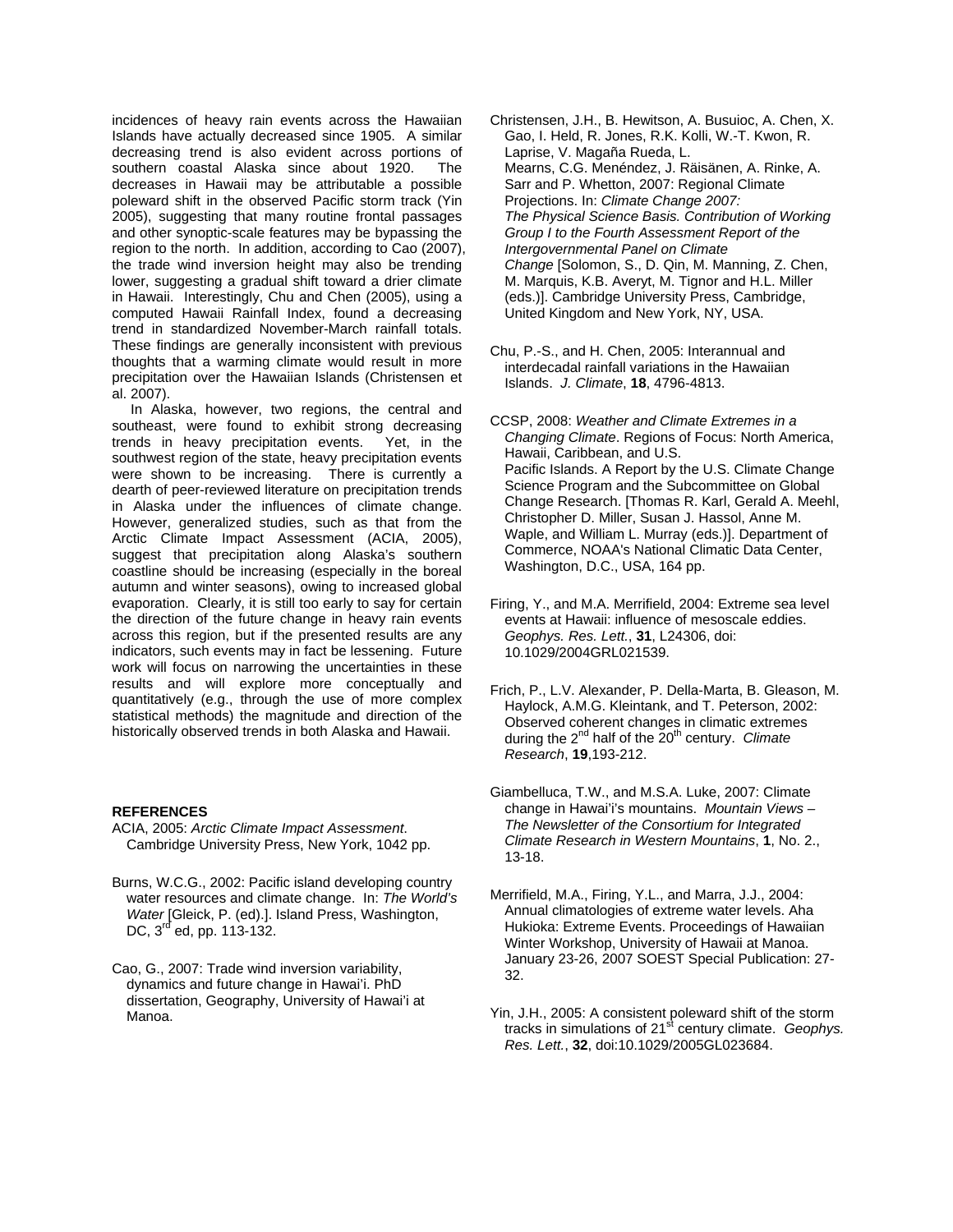

**Figure 1. Hawaii Frich indices, elevations below 500 m. Top panel: SDII, middle panel: annual number of days**  with greater than 10 mm of rain, and bottom panel: annual number of days with greater than 50 mm of rain. Red **line denotes linear regression. Blue line denotes number of stations used in the analysis.**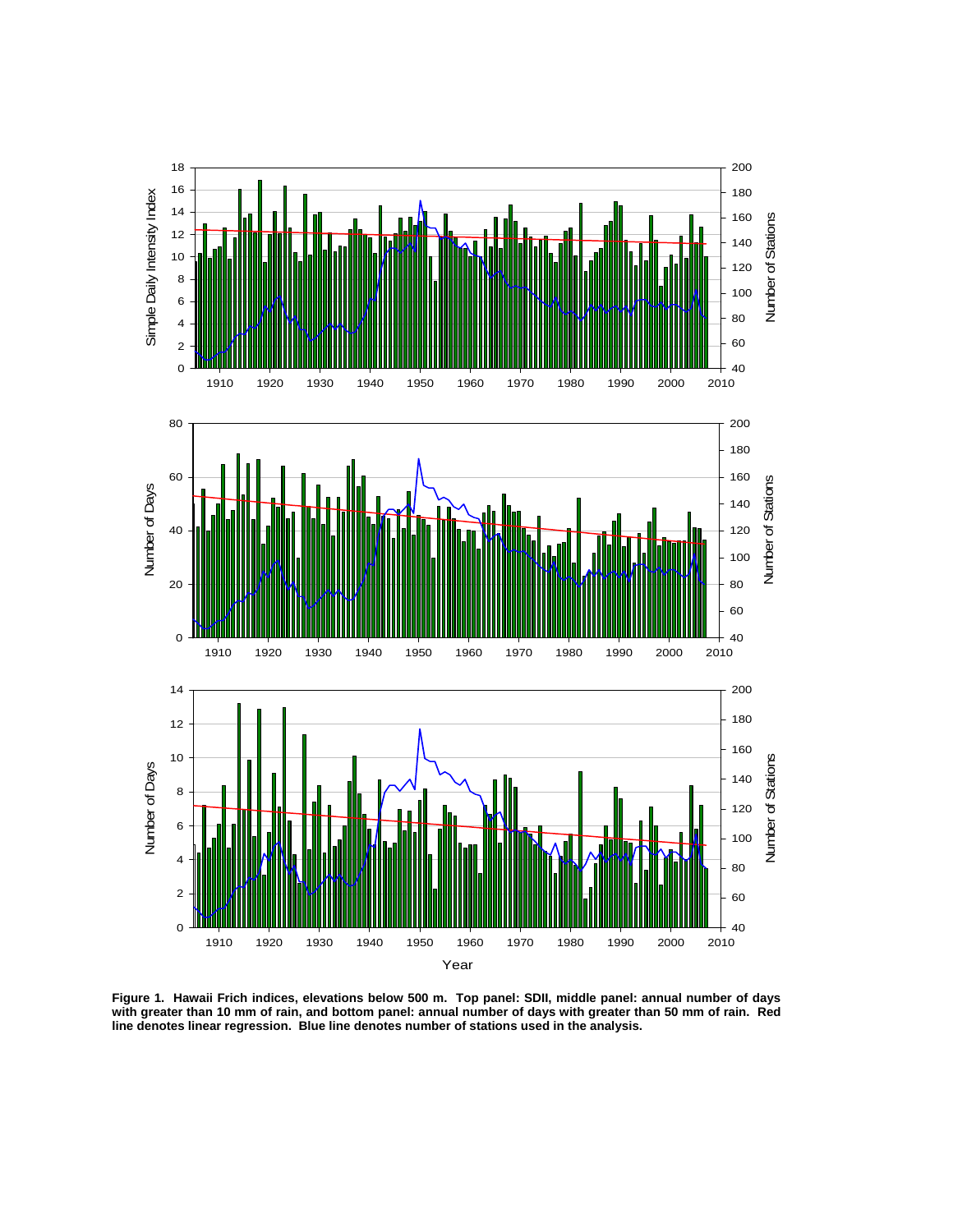

**Figure 2. Hawaii Frich indices, elevations between 500 and 1000 m. Top panel: SDII, middle panel: annual number of days with greater than 10 mm of rain, and bottom panel: annual number of days with greater than 50 mm of rain. Red line denotes linear regression. Blue line denotes number of stations used in the analysis.**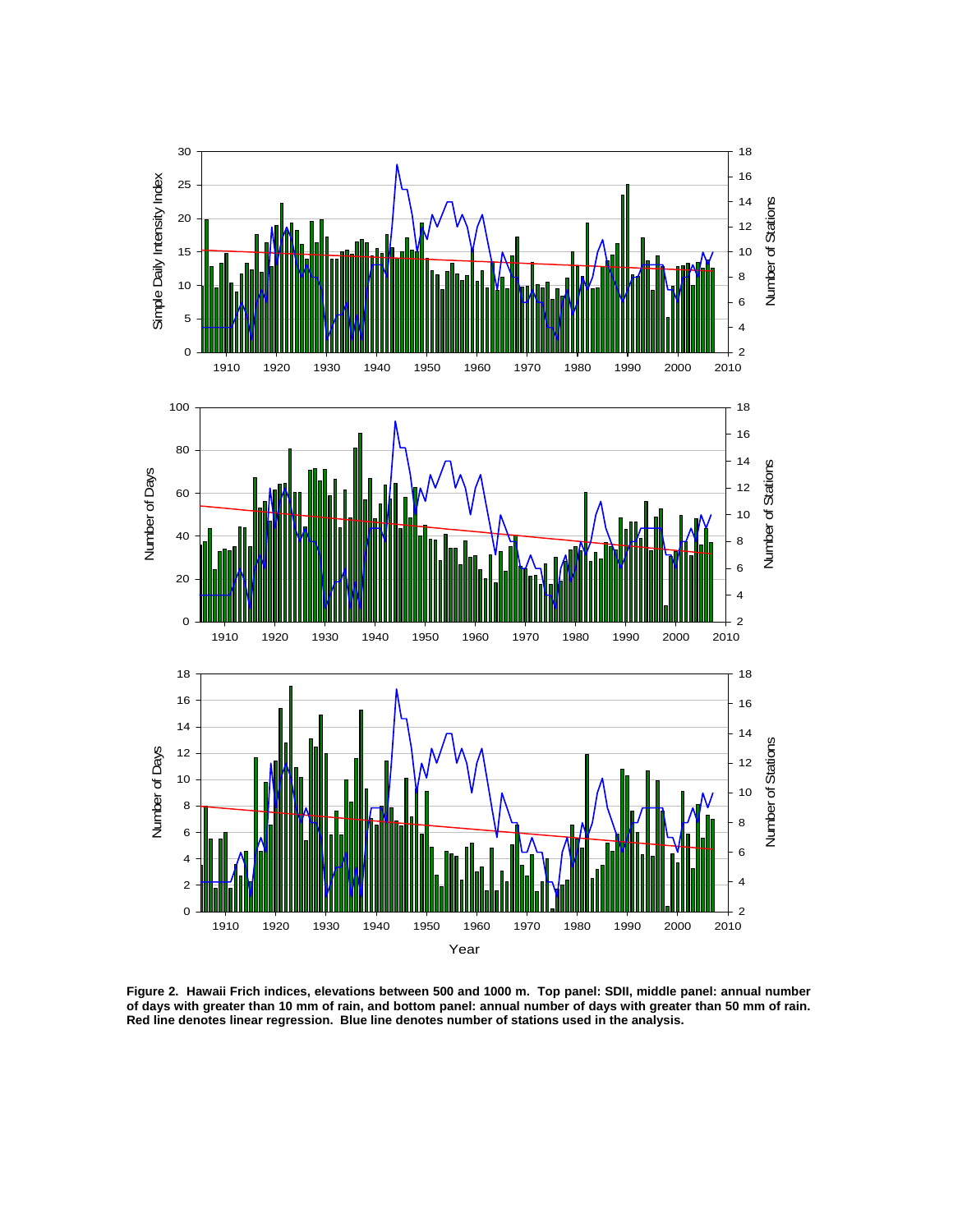

**Figure 3. Hawaii Frich indices, elevations above 1000 m. Top panel: SDII, middle panel: annual number of days with greater than 10 mm of rain, and bottom panel: annual number of days with greater than 50 mm of rain. Red line denotes linear regression. Blue line denotes number of stations used in the analysis.**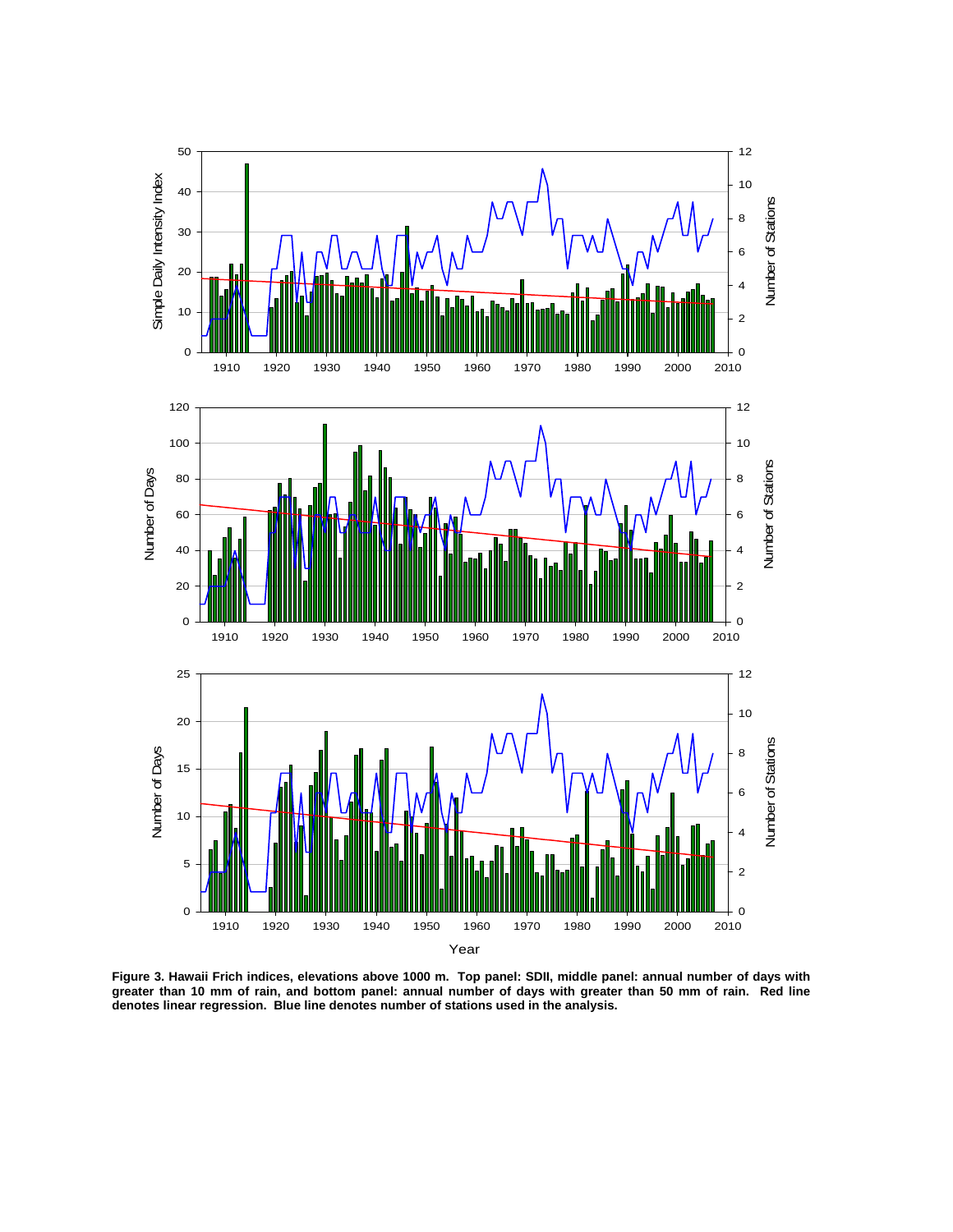

**Figure 4. Southeast Alaska Frich indices. Top panel: SDII, middle panel: annual number of days with greater than 10 mm of rain, and bottom panel: annual number of days with greater than 50 mm of rain. Red line denotes linear regression. Blue line denotes number of stations used in the analysis.**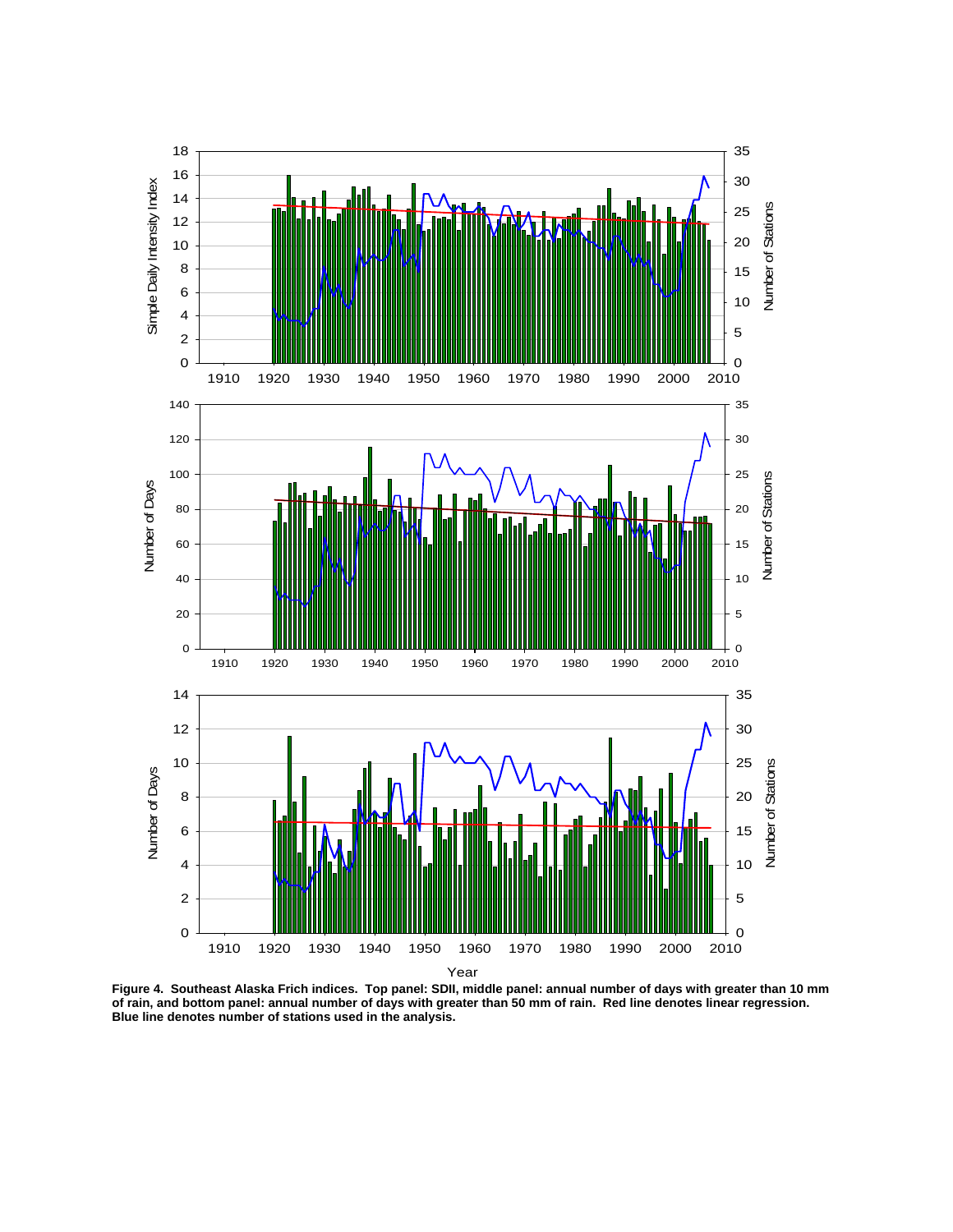

**Figure 5. Central Alaska Frich Indices. Top panel: SDII, middle panel: annual number of days with greater than 10 mm of rain, and bottom panel: annual number of days with greater than 50 mm of rain. Red line denotes linear regression. Blue line denotes number of stations used in the analysis.**